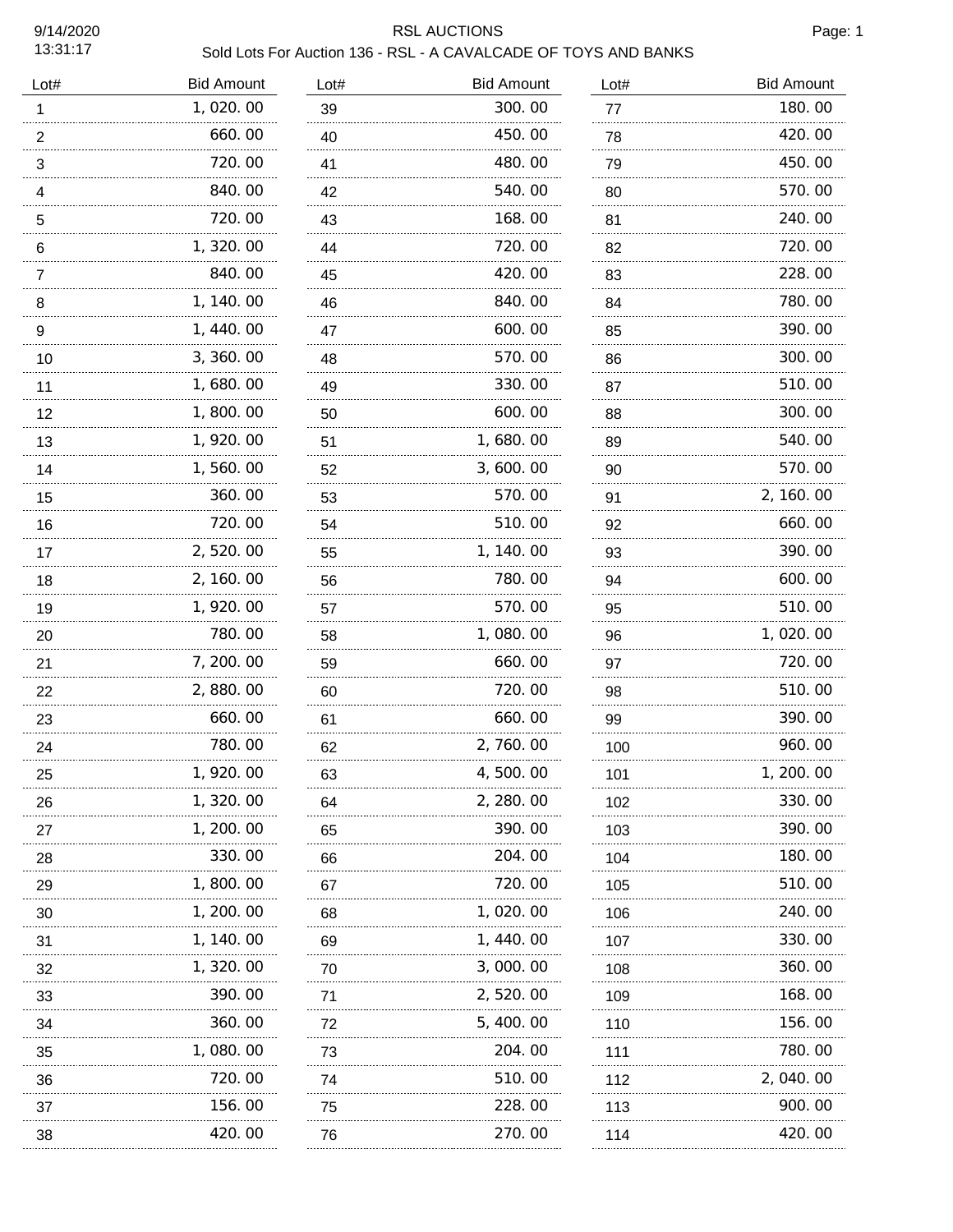# RSL AUCTIONS Page: 2

| Lot# | <b>Bid Amount</b> | Lot# | <b>Bid Amount</b> | Lot# | <b>Bid Amount</b> |
|------|-------------------|------|-------------------|------|-------------------|
| 115  | 1, 140.00         | 153  | 300.00            | 188  | 540.00            |
| 116  | 1, 140.00         | 154  | 780.00            | 189  | 204.00            |
| 117  | 480.00            | 155  | 4,800.00          | 190  | 300.00            |
| 118  | 390.00            | 156  | 900.00            | 191  | 420.00            |
| 119  | 204.00            | 157  | 1,680.00          | 192  | 192.00            |
| 120  | 780.00            | 158  | 4,500.00          | 193  | 168.00            |
| 121  | 4,800.00          | 159  | 1,020.00          | 194  | 60.00             |
| 122  | 2, 400.00         | 160  | 780.00            | 195  | 216.00            |
| 123  | 84.00             | 161  | 270.00            | 196  | 96.00             |
| 124  | 180.00            | 162  | 3, 120.00         | 197  | 96.00             |
| 125  | 300.00            | 163  | 168.00            | 198  | 180.00            |
| 126  | 330.00            | 164  | 216.00            | 199  | 84.00             |
| 127  | 192.00            | 165  | 2, 400.00         | 200  | 780.00            |
| 128  | 204.00            | 166  | 3,000.00          | 201  | 120.00            |
| 129  | 216.00            | 167  | 1,560.00          | 202  | 900.00            |
| 130  | 192.00            | 168  | 14, 400.00        | 203  | 510.00            |
| 131  | 390.00            | 169  | 39,000.00         | 204  | 1,080.00          |
| 132  | 132.00            | 169a | 2,880.00          | 205  | 390.00            |
| 133  | 108.00            | 169b | 4, 200. 00        | 206  | 900.00            |
| 134  | 270.00            | 169c | 9,000.00          | 207  | 390.00            |
| 135  | 168.00            | 169d | 4,500.00          | 208  | 144.00            |
| 136  | 120.00            | 170  | 2,520.00          | 209  | 120.00            |
| 137  | 360.00            | 171  | 4,500.00          | 210  | 96.00             |
| 138  | 168.00            | 173  | 14, 400.00        | 211  | 216.00            |
| 139  | 270.00            | 174  | 8, 400. 00        | 212  | 180.00            |
| 140  | 330. 00           | 175  | 3, 360. 00        | 213  | 270.00            |
| 141  | 144. OO           | 176  | 2, 400. 00        | 214  | 450.00            |
| 142  | 360.00            | 177  | 1, 320. 00        | 215  | 270.00            |
| 143  | 420.00            | 178  | 10, 200. 00       | 216  | 132.00            |
| 144  | 1, 140. 00        | 179  | 3, 900. 00        | 217  | 84.00             |
| 145  | 132.00            | 180  | 1, 440. 00        | 218  | 300. 00           |
| 146  | 1, 440. 00        | 181  | 1, 920. 00        | 219  | 132.00            |
| 147  | 120.00            | 182  | 720.00            | 220  | 120. 00           |
| 148  | 144.00            | 183  | 3, 480. 00        | 221  | 144. 00           |
| 149  | 1, 200. 00        | 184  | 1, 320. 00        | 222  | 96. 00            |
| 150  | 840.00            | 185  | 540.00            | 223  | 240.00            |
| 151  | 2, 760.00         | 186  | 840.00            | 224  | 1,680.00          |
| 152  | 2, 400.00         | 187  | 240.00            | 225  | 360.00            |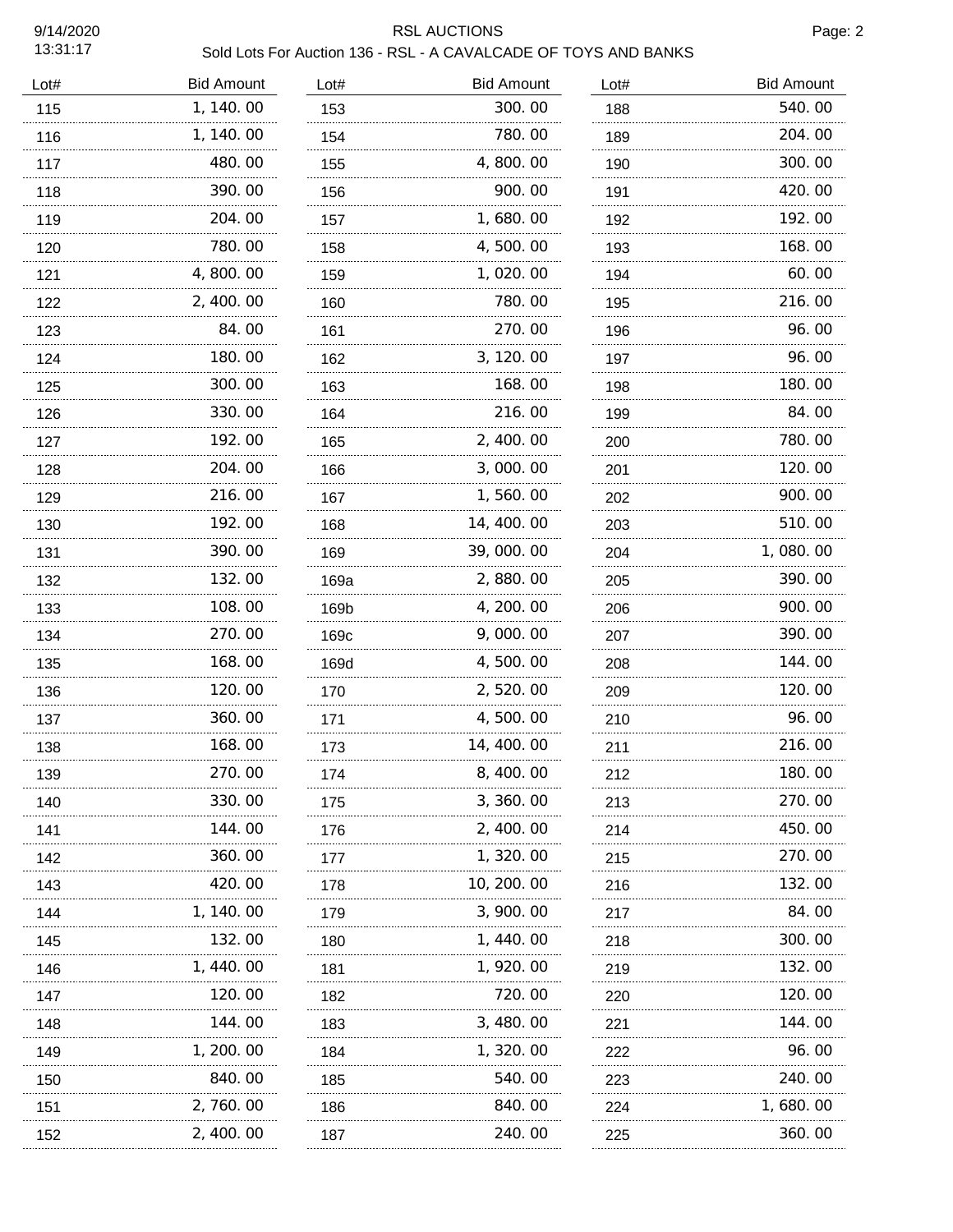# RSL AUCTIONS Page: 3

| Sold Lots For Auction 136 - RSL - A CAVALCADE OF TOYS AND BANKS |
|-----------------------------------------------------------------|
|-----------------------------------------------------------------|

| Lot# | <b>Bid Amount</b> | Lot# | <b>Bid Amount</b> | Lot# | <b>Bid Amount</b> |
|------|-------------------|------|-------------------|------|-------------------|
| 226  | 390.00            | 264  | 180.00            | 302  | 450.00            |
| 227  | 144.00            | 265  | 36.00             | 303  | 1,080.00          |
| 228  | 270.00            | 266  | 48.00             | 304  | 1,080.00          |
| 229  | 480.00            | 267  | 108.00            | 305  | 780.00            |
| 230  | 96.00<br>.        | 268  | 84.00             | 306  | 360.00            |
| 231  | 240.00            | 269  | 660.00            | 307  | 300.00            |
| 232  | 270.00<br>.       | 270  | 300.00            | 308  | 84.00             |
| 233  | 192.00            | 271  | 540.00            | 309  | 120.00            |
| 234  | 108.00            | 272  | 300.00            | 310  | 720.00            |
| 235  | 120.00            | 273  | 216.00            | 311  | 1,440.00          |
| 236  | 2, 160.00         | 274  | 780.00            | 312  | 390.00            |
| 237  | 1,080.00          | 275  | 600.00            | 313  | 300.00            |
| 238  | 204.00            | 276  | 132.00            | 314  | 1,440.00          |
| 239  | 780.00            | 277  | 156.00            | 315  | 120.00            |
| 240  | 390.00            | 278  | 180.00            | 316  | 156.00            |
| 241  | 60.00             | 279  | 144.00            | 317  | 84.00             |
| 242  | 108.00            | 280  | 84.00             | 318  | 132.00            |
| 243  | 156.00            | 281  | 720.00            | 319  | 330.00            |
| 244  | 96.00             | 282  | 600.00            | 320  | 360.00            |
| 245  | 420.00            | 283  | 120.00            | 321  | 330.00            |
| 246  | 96.00             | 284  | 84.00             | 322  | 120.00            |
| 247  | 84.00             | 285  | 480.00            | 323  | 390.00            |
| 248  | 132.00            | 286  | 840.00            | 324  | 420.00            |
| 249  | 84.00             | 287  | 1,680.00          | 325  | 390.00            |
| 250  | 60.00             | 288  | 840.00            | 326  | 240.00            |
| 251  | 60.00             | 289  | 900.00            | 327  | 168.00            |
| 252  | 144. 00           | 290  | 420.00            | 328  | 1, 680. 00        |
| 253  | 240.00            | 291  | 330.00            | 329  | 330.00            |
| 254  | 204.00            | 292  | 270.00            | 330  | 510.00            |
| 255  | 192.00            | 293  | 240. 00           | 331  | 2, 280.00         |
| 256  | 168.00            | 294  | 228.00            | 332  | 108. 00           |
| 257  | 132.00            | 295  | 450.00            | 333  | 120.00            |
| 258  | 216.00            | 296  | 1, 080. 00        | 334  | 72. 00            |
| 259  | .<br>96.00        | 297  | 840.00            | 335  | 96.00             |
| 260  | 360.00            | 298  | 228.00            | 336  | 96. 00            |
| 261  | 390.00            | 299  | 132.00            | 337  | 120.00            |
| 262  | <br>270.00        | 300  | 720.00            | 338  | 240.00            |
| 263  | .<br>240.00       | 301  | 660.00            | 339  | 96.00             |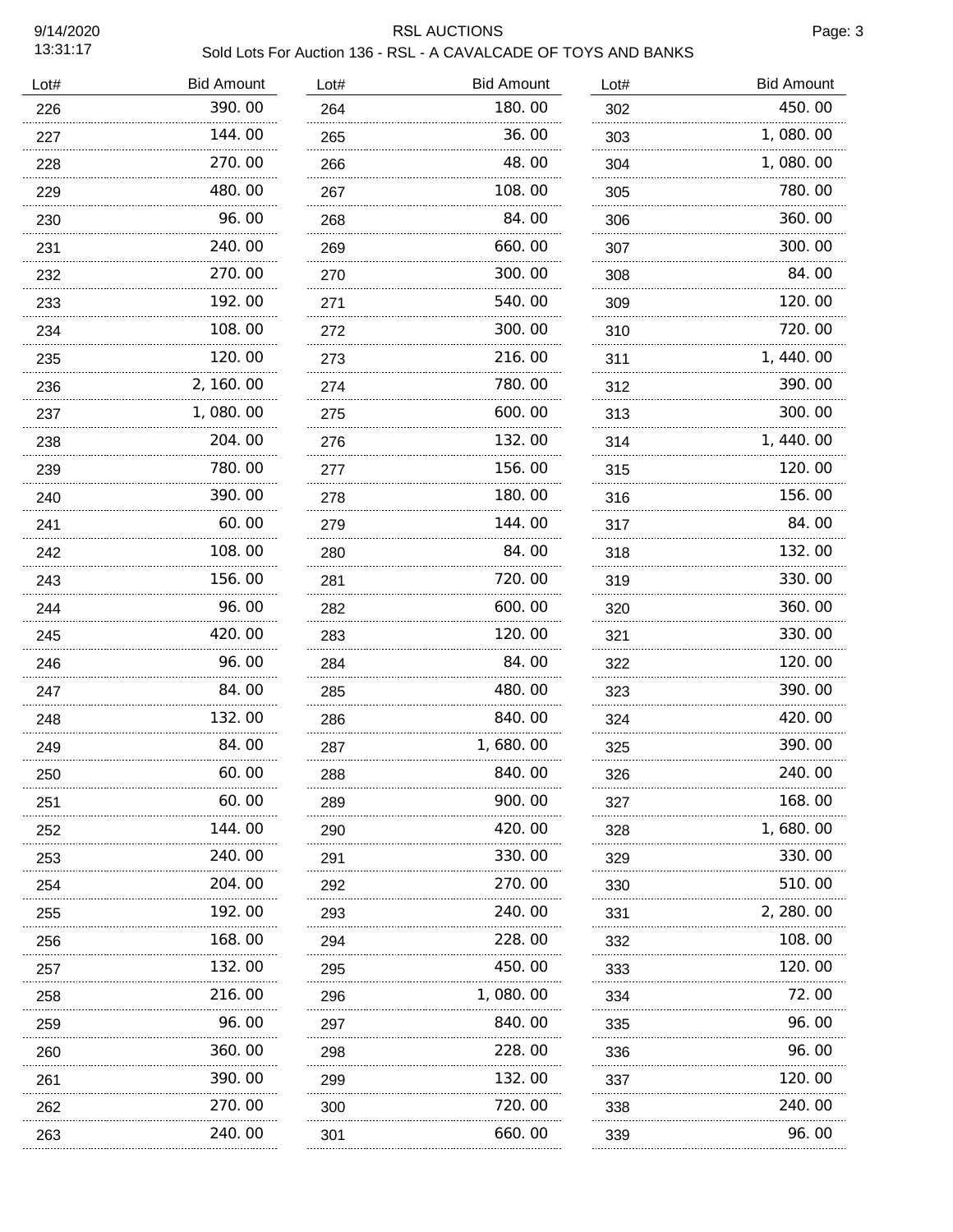# RSL AUCTIONS Page: 4

| Lot# | <b>Bid Amount</b> | Lot# | <b>Bid Amount</b> | Lot# | <b>Bid Amount</b> |
|------|-------------------|------|-------------------|------|-------------------|
| 340  | 120.00            | 378  | 330.00            | 416  | 840.00            |
| 341  | 180.00            | 379  | 450.00            | 417  | 720.00            |
| 342  | 156.00            | 380  | 204.00            | 418  | 960.00            |
| 343  | 600.00            | 381  | 120.00            | 419  | 1,020.00          |
| 344  | 156.00            | 382  | 228.00            | 420  | 1,680.00          |
| 345  | 900.00            | 383  | 390.00            | 421  | 480.00            |
| 346  | 204.00            | 384  | 480.00            | 422  | 570.00            |
| 347  | 216.00            | 385  | 180.00            | 423  | 1, 320.00         |
| 348  | 570.00            | 386  | 192.00            | 424  | 840.00            |
| 349  | 510.00            | 387  | 228.00            | 425  | 510.00            |
| 350  | 570.00            | 388  | 108.00            | 426  | 228.00            |
| 351  | 570.00            | 389  | 570.00            | 427  | 720.00            |
| 352  | 228.00            | 390  | 240.00            | 428  | 390.00            |
| 353  | 390.00            | 391  | 300.00            | 429  | 480.00            |
| 354  | 144.00            | 392  | 300.00            | 430  | 1, 140.00         |
| 355  | 180.00            | 393  | 240.00            | 431  | 600.00            |
| 356  | 330.00            | 394  | 180.00            | 432  | 3, 480.00         |
| 357  | 270.00            | 395  | 840.00            | 433  | 216.00            |
| 358  | 540.00            | 396  | 300.00            | 434  | 216.00            |
| 359  | 390.00            | 397  | 156.00            | 435  | 960.00            |
| 360  | 480.00            | 398  | 228.00            | 436  | 390.00            |
| 361  | 540.00            | 399  | 270.00            | 437  | 330.00            |
| 362  | 192.00            | 400  | 192.00            | 438  | 390.00            |
| 363  | 390.00            | 401  | 180.00            | 439  | 330.00            |
| 364  | 144. OO           | 402  | 216.00            | 440  | 2, 520. 00        |
| 365  | 480.00            | 403  | 360.00            | 441  | 600.00            |
| 366  | 360.00            | 404  | 300.00            | 442  | 1,080.00          |
| 367  | 540.00            | 405  | 270.00            | 443  | 600.00            |
| 368  | 510.00            | 406  | 330.00            | 444  | 192.00            |
| 369  | 300.00            | 407  | 330.00            | 445  | 3, 240.00         |
| 370  | 72.00             | 408  | 660. 00           | 446  | 1,080.00          |
| 371  | 300.00            | 409  | 780.00            | 447  | 360.00            |
| 372  | 510.00            | 410  | 168.00            | 448  | 420, 00           |
| 373  | 120.00            | 411  | 510.00            | 449  | 240.00            |
| 374  | 330.00            | 412  | 420.00            | 450  | 510.00            |
| 375  | 120.00            | 413  | 144.00            | 451  | 960.00            |
| 376  | 144.00            | 414  | 1,800.00          | 452  | 660.00            |
| 377  | 330.00            | 415  | 570.00            | 453  | 600.00            |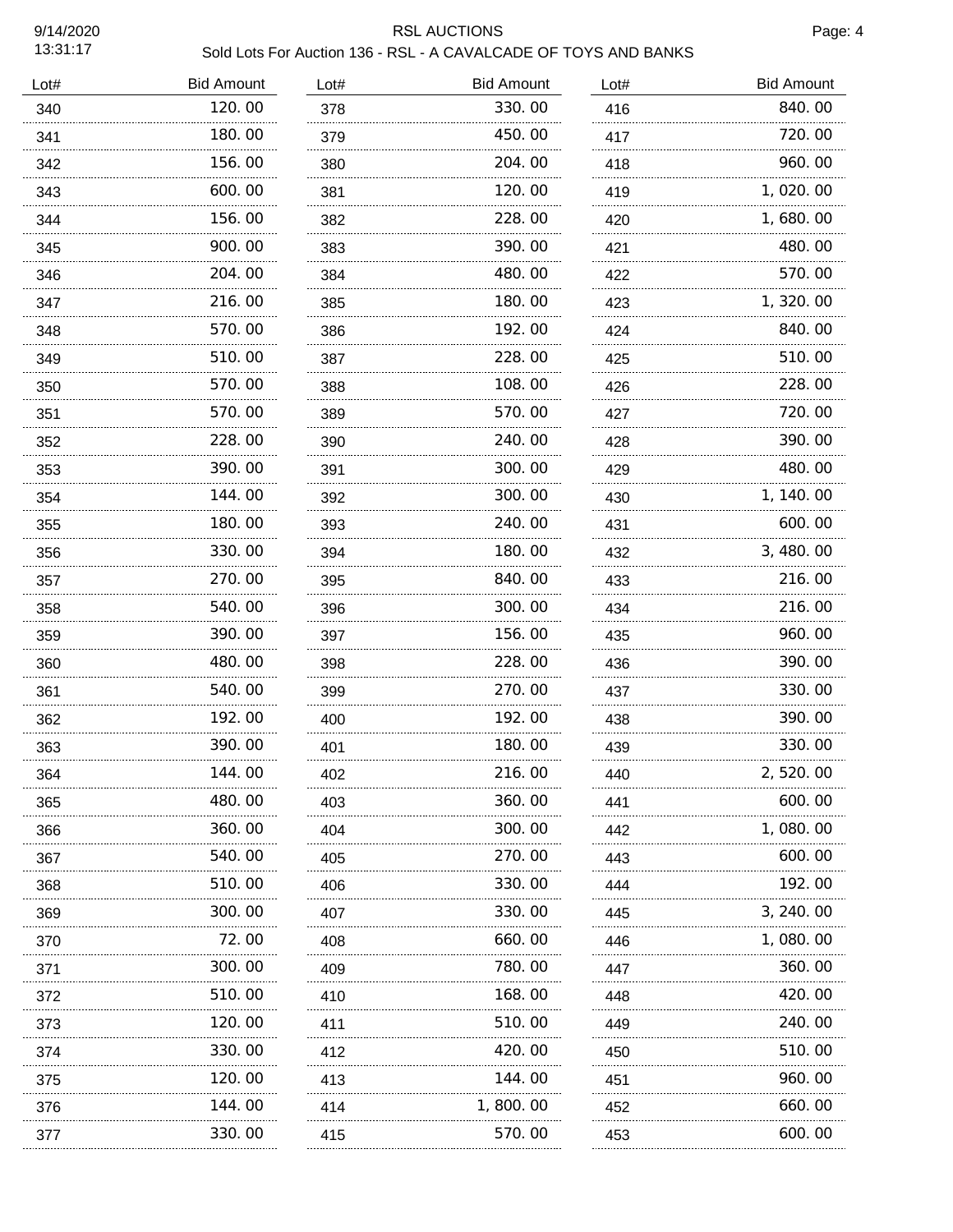## RSL AUCTIONS Page: 5

| Lot# | <b>Bid Amount</b> | Lot# | <b>Bid Amount</b> | Lot# | <b>Bid Amount</b> |
|------|-------------------|------|-------------------|------|-------------------|
| 454  | 96.00             | 492  | 3, 900. 00        | 629  | 660.00            |
| 455  | 168.00            | 493  | 960.00            | 630  | 3,000.00          |
| 456  | 420.00            | 494  | 840.00            | 631  | 1, 140.00         |
| 457  | 660.00            | 495  | 1, 320.00         | 632  | 2, 520.00         |
| 458  | 84.00             | 496  | 1, 140.00         | 633  | 7,800.00          |
| 459  | 420.00            | 497  | 1, 440.00         | 634  | 1, 920.00         |
| 460  | 120.00            | 498  | 780.00            | 635  | 1,800.00          |
| 461  | 168.00            | 499  | 3, 900. 00        | 636  | 1, 920.00         |
| 462  | 180.00            | 500  | 3,900.00          | 637  | 3, 900. 00        |
| 463  | 720.00            | 600  | 840.00            | 638  | 3, 240.00         |
| 464  | 270.00            | 601  | 1,320.00          | 639  | 1, 440.00         |
| 465  | 132.00            | 602  | 540.00            | 640  | 3, 240.00         |
| 466  | 570.00            | 603  | 840.00            | 641  | 1, 020. 00        |
| 467  | 480.00            | 604  | 720.00            | 642  | 600.00            |
| 468  | 156.00            | 605  | 3, 480.00         | 643  | 2, 520.00         |
| 469  | 132.00            | 606  | 2,760.00          | 644  | 3, 360. 00        |
| 470  | 156.00            | 607  | 2,880.00          | 645  | 5, 100. 00        |
| 471  | 228.00            | 608  | 840.00            | 646  | 1,680.00          |
| 472  | 240.00            | 609  | 1,320.00          | 647  | 840.00            |
| 473  | 360.00            | 610  | 8, 400.00         | 648  | 480.00            |
| 474  | 1, 320.00         | 611  | 2, 400.00         | 649  | 960.00            |
| 475  | 480.00            | 612  | 720.00            | 650  | 570.00            |
| 476  | 480.00            | 613  | 540.00            | 651  | 1, 140.00         |
| 477  | 330.00            | 614  | 2, 160.00         | 652  | 180.00            |
| 478  | 1,080.00          | 615  | 2,760.00          | 653  | 168.00            |
| 479  | 780.00            | 616  | 2, 280.00         | 654  | 240.00            |
| 480  | 510. 00           | 617  | 2, 280. 00        | 655  | 144.00            |
| 481  | 960. 00           | 618  | 1, 440. 00        | 656  | 540.00            |
| 482  | 360.00            | 619  | 2, 760. 00        | 657  | 2, 160. 00        |
| 483  | 228.00            | 620  | 1, 020. 00        | 658  | 2, 160. 00        |
| 484  | 270.00            | 621  | 4,800.00          | 659  | 3, 120.00         |
| 485  | 300.00            | 622  | 1, 440.00         | 660  | 2, 760.00         |
| 486  | 840.00            | 623  | 1,020.00          | 661  | 1, 800. 00        |
| 487  | 840.00            | 624  | 900.00            | 662  | 3, 120.00         |
| 488  | 720.00            | 625  | 4, 500. 00        | 663  | 1, 800. 00        |
| 489  | 270.00            | 626  | 5, 400. 00        | 664  | 3,000.00          |
| 490  | 390.00            | 627  | 2, 520.00         | 665  | 510.00            |
| 491  | 330.00            | 628  | 2, 400.00         | 666  | 5, 100. 00        |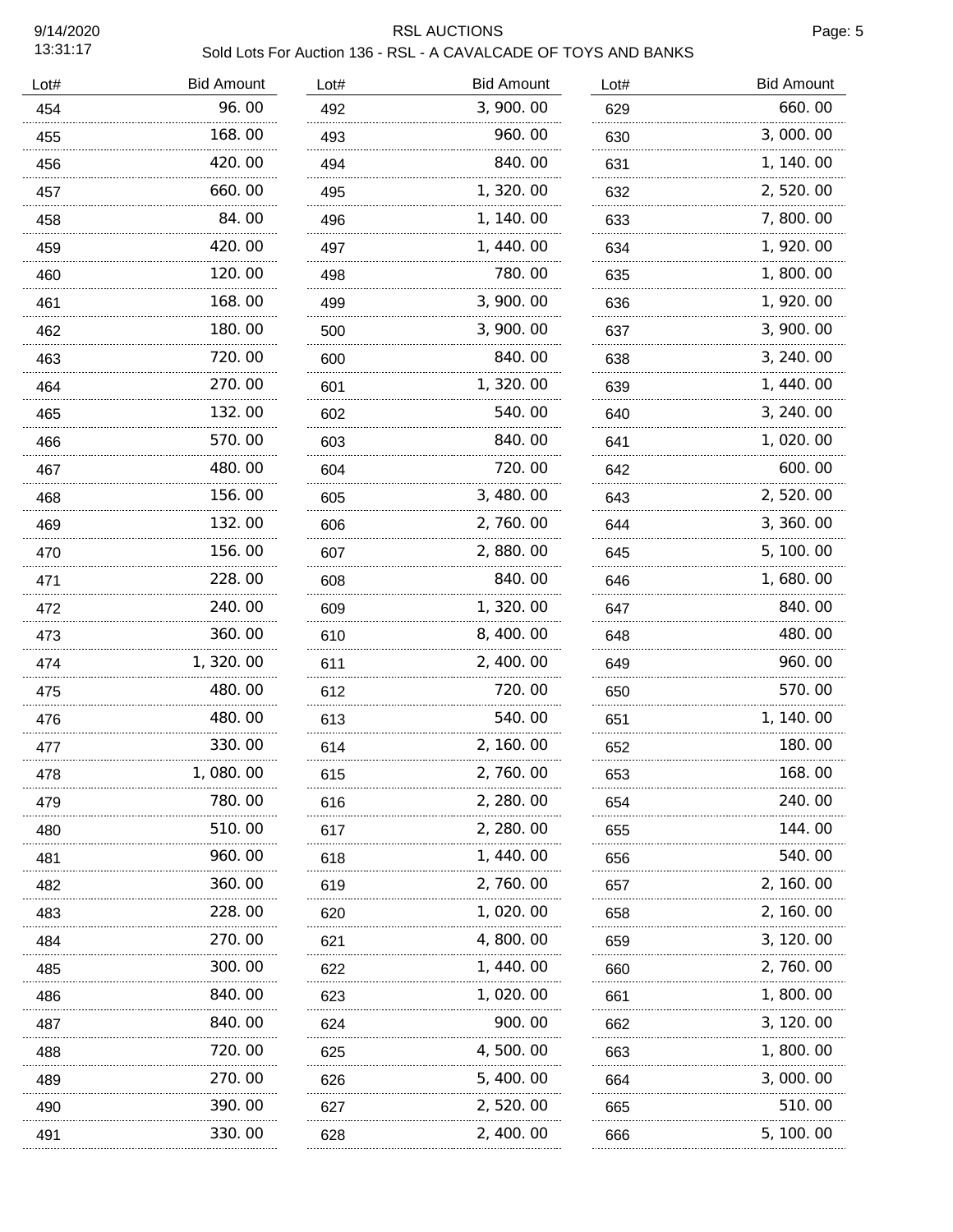#### RSL AUCTIONS **Page: 6** Sold Lots For Auction 136 - RSL - A CAVALCADE OF TOYS AND BANKS

| Sold Lots For Auction 136 - RSL - A CAVALCADE OF TOYS AND BANK |  |
|----------------------------------------------------------------|--|
|----------------------------------------------------------------|--|

| <b>Bid Amount</b> | Lot# | <b>Bid Amount</b> | Lot# | <b>Bid Amount</b> |
|-------------------|------|-------------------|------|-------------------|
| 1, 140.00         | 705  | 22, 800. 00       | 739  | 180.00            |
| 2,640.00          | 706  | 20, 400. 00       | 740  | 1, 200. 00        |
| 4,800.00          | 707  | 18,000.00         | 741  | 330.00            |
| 1, 920.00         | 708  | 13, 200. 00       | 742  | 330.00            |
| 3, 240.00         | 709  | 33,000.00         | 743  | 900.00            |
| 2,640.00          | 710  | 13, 200. 00       | 744  | 780.00            |
| 360.00            | 711  | 22, 800.00        | 745  | 900.00            |
| 2,520.00          | 712  | 9,000.00          | 746  | 1,560.00          |
| 540.00            | 713  | 18,000.00         | 747  | 5,700.00          |
| 2, 280.00         | 714  | 3,600.00          | 748  | 900.00            |
| 2,040.00          | 715  | 5,400.00          | 749  | 840.00            |
| 840.00            | 716  | 10, 800. 00       | 750  | 3, 360.00         |
| 1, 200.00         | 717  | 9,000.00          | 751  | 5, 100. 00        |
| 840.00            | 718  | 1,800.00          | 752  | 3, 900. 00        |
| 960.00            | 719  | 3,900.00          | 753  | 3, 120.00         |
| 1,320.00          | 720  | 9,000.00          | 754  | 480.00            |
| 720.00            | 721  | 6,600.00          | 755  | 780.00            |
| 1, 140.00         | 722  | 7,800.00          | 756  | 390.00            |
| 5, 100.00         | 723  | 9,000.00          | 757  | 840.00            |
| 2, 400.00         | 724  | 3, 120.00         | 758  | 3, 900. 00        |
| 2, 160. 00        | 725  | 7,800.00          | 759  | 1, 200. 00        |
| 300.00            | 726  | 4,800.00          | 760  | 4,500.00          |
| 720.00            | 727  | 2, 280.00         | 761  | 5, 400.00         |
| 330.00            | 728  | 1,080.00          | 762  | 2, 160. 00        |
| 440.00            | 729  | 510.00            | 763  | 1, 140. 00        |
| 1, 560. 00        | 730  | 1, 920.00         | 764  | 1, 560. 00        |
| 1, 200. 00        | 731  | 1, 680. 00        | 765  | 240.00            |
| 1,080.00          | 732  | 960.00            | 766  | 2, 040. 00        |
| 720.00            | 732a | 1, 800. 00        | 767  | 2, 040. 00        |
| 2, 760. 00        | 732b | 1, 920. 00        | 768  | 12, 000. 00       |
| 2,520.00          | 732c | 2,880.00          | 769  | 3, 600. 00        |
| 2, 160. 00        | 732d | 6, 600. 00        | 770  | 540.00            |
| 192.00            | 733  | 240.00            | 771  | 1, 440. 00        |
| 360.00            | 734  | 420.00            | 772  | 1, 440. 00        |
| 960.00            | 735  | 330.00            | 773  | 510.00            |
| 840.00            | 736  | 900.00            | 774  | 3, 480.00         |
| 3,600.00          | 737  | 2, 760.00         | 775  | 2,880.00          |
| 3, 600. 00        | 738  | 1, 140. 00        | 776  | 1, 560. 00        |
|                   |      | .<br>.            |      | .<br>.            |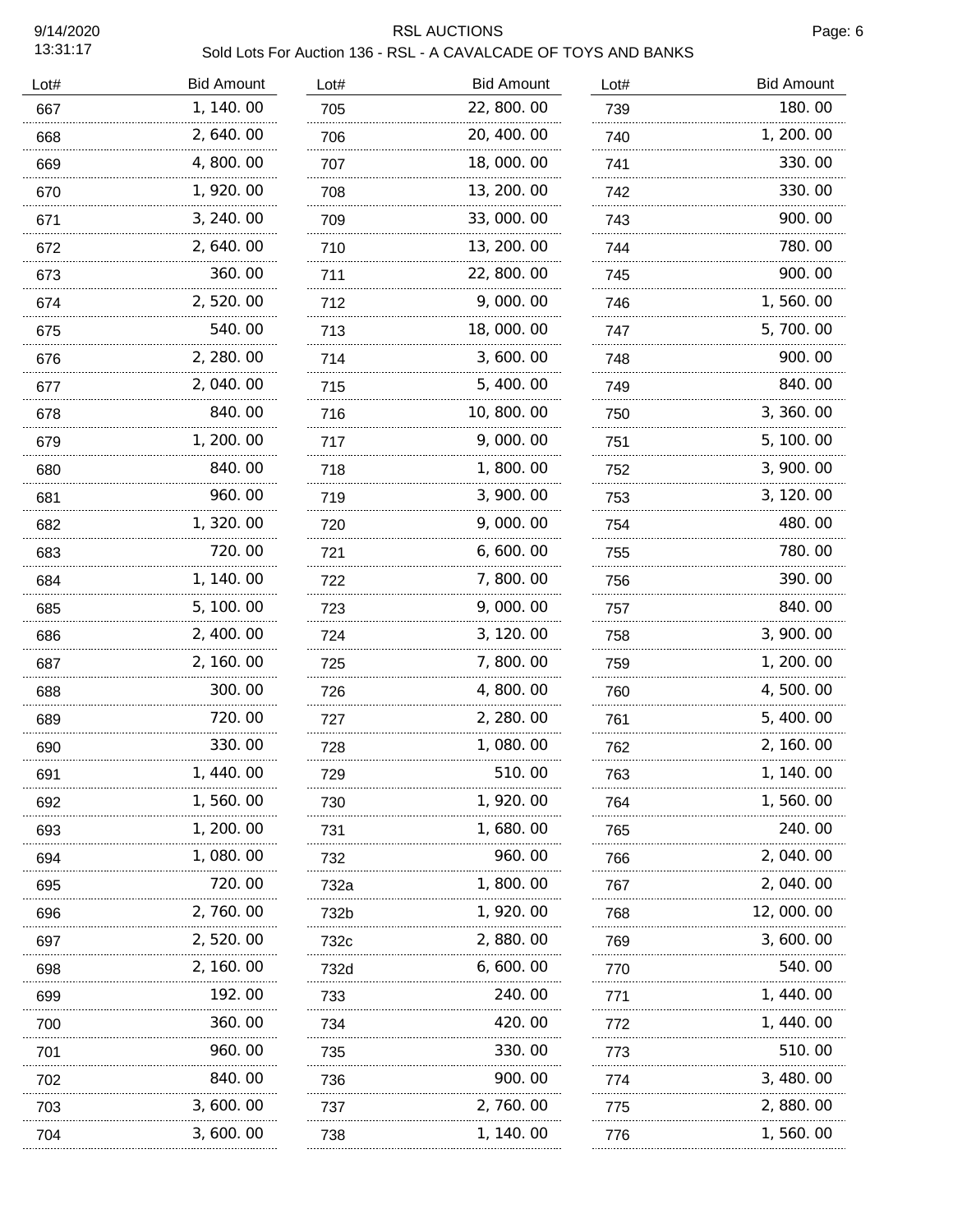# RSL AUCTIONS Page: 7

| Lot# | <b>Bid Amount</b> | Lot# | <b>Bid Amount</b> | Lot#     | <b>Bid Amount</b> |
|------|-------------------|------|-------------------|----------|-------------------|
| 777  | 780.00            | 815  | 2, 160.00         | 853      | 2, 400.00         |
| 778  | 216.00            | 816  | 2,760.00          | 854      | 2, 640.00         |
| 779  | 270.00            | 817  | 960.00            | 855      | 1, 920.00         |
| 780  | 192.00            | 818  | 4,800.00          | 856      | 2,520.00          |
| 781  | 420.00            | 819  | 3,900.00          | 857      | 2,760.00          |
| 782  | 660.00            | 820  | 360.00            | 858      | 6, 600. 00        |
| 783  | 450.00            | 821  | 1, 320.00         | 859      | 3,000.00          |
| 784  | 600.00            | 822  | 1,080.00          | 860      | 1, 920.00         |
| 785  | 1, 140.00         | 823  | 660.00            | 861<br>. | 1,560.00          |
| 786  | 2, 280.00         | 824  | 240.00            | 862      | 1,020.00          |
| 787  | 780.00            | 825  | 540.00            | 863      | 2,760.00          |
| 788  | 780.00            | 826  | 1,200.00          | 864      | 2, 280.00         |
| 789  | 3,480.00          | 827  | 840.00            | 865      | 2,760.00          |
| 790  | 1,800.00          | 828  | 2, 280.00         | 866      | 2,880.00          |
| 791  | 540.00            | 829  | 390.00            | 867      | 1,560.00          |
| 792  | 5, 100.00         | 830  | 510.00            | 868      | 1,800.00          |
| 793  | 2,760.00          | 831  | 450.00            | 869      | 5, 100.00         |
| 794  | 1,680.00          | 832  | 1,080.00          | 870      | 900.00            |
| 795  | 3,900.00          | 833  | 660.00            | 871      | 5, 100.00         |
| 796  | 480.00            | 834  | 270.00            | 872      | 5, 100.00         |
| 797  | 600.00            | 835  | 390.00            | 873      | 5, 400.00         |
| 798  | 1,680.00          | 836  | 390.00            | 873a     | 1,680.00          |
| 799  | 600.00            | 837  | 1,560.00          | 874      | 6,600.00          |
| 800  | 330.00            | 838  | 1, 140.00         | .<br>875 | 216.00            |
| 801  | 5, 100. 00        | 839  | 570.00            | 876      | 390.00            |
| 802  | 5, 100. 00        | 840  | 1, 140. 00        | 877      | 480.00            |
| 803  | 3, 600, 00        | 841  | 780.00            | 878      | 300.00            |
| 804  | 660.00            | 842  | 900.00            | 879      | 360.00            |
| 805  | 660.00            | 843  | 2, 280.00         | 880      | 180.00            |
| 806  | 3, 120. 00        | 844  | 540.00            | 881      | 510. 00           |
| 807  | 1, 200. 00        | 845  | 2, 760. 00        | 882      | 300. 00           |
| 808  | 1, 800. 00        | 846  | 3, 900. 00        | 883      | 840.00            |
| 809  | 1, 800. 00        | 847  | 15, 600. 00       | 884      | 270.00            |
| 810  | 840.00            | 848  | 2, 160. 00        | 885      | 270.00            |
| 811  | 1, 440. 00        | 849  | 1, 140. 00        | 886      | 204. 00           |
| 812  | 1, 560. 00        | 850  | 900.00            | 887      | 390.00            |
| 813  | 1, 080. 00        | 851  | 960. 00           | 888      | 192.00            |
| 814  | 1, 080. 00        | 852  | 480.00            | 889      | 570.00            |
|      |                   |      |                   |          |                   |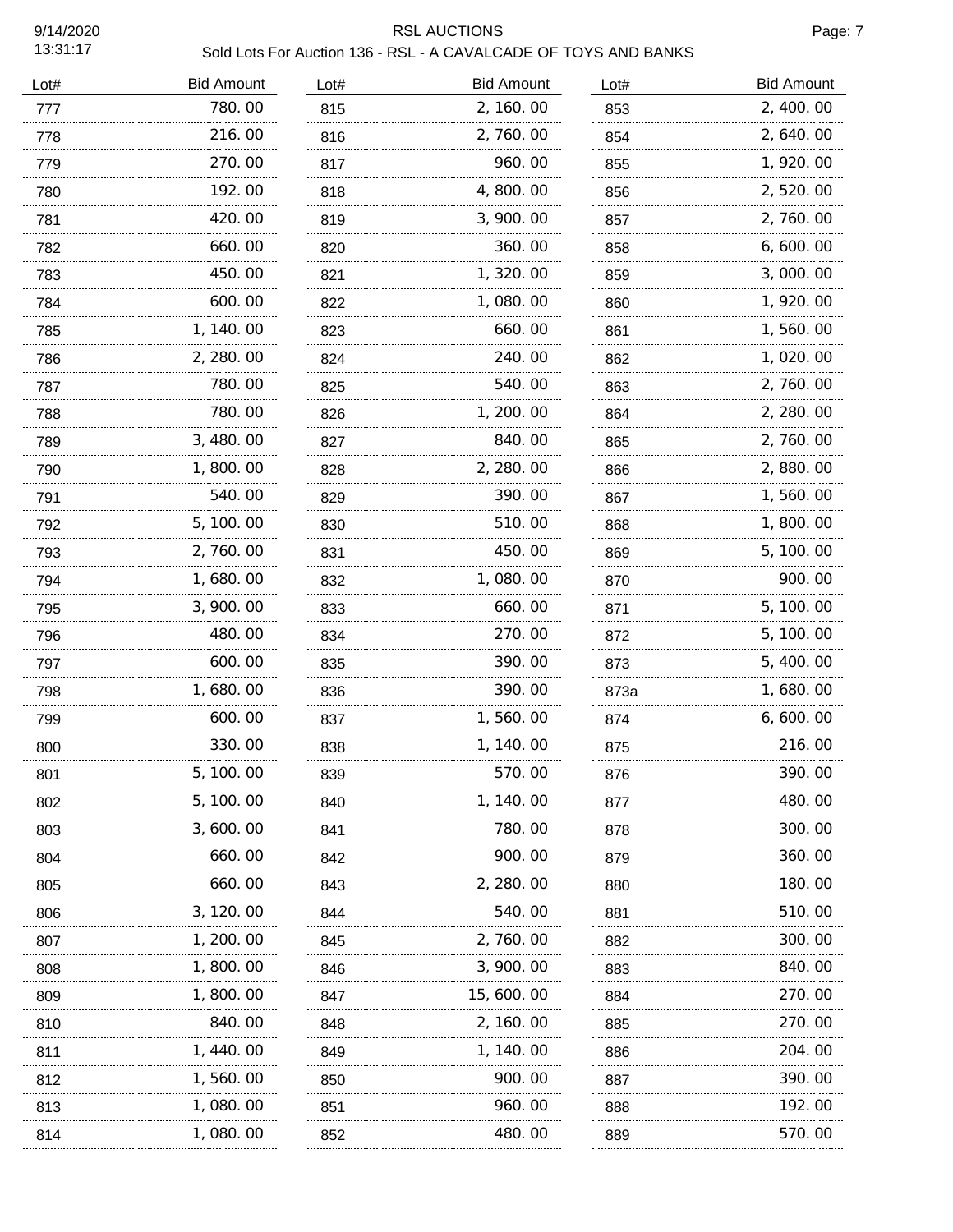# RSL AUCTIONS Page: 8

| Lot# | <b>Bid Amount</b> | Lot# | <b>Bid Amount</b> | Lot# | <b>Bid Amount</b> |
|------|-------------------|------|-------------------|------|-------------------|
| 890  | 240.00            | 928  | 204.00            | 966  | 270.00            |
| 891  | 540.00            | 929  | 1,020.00          | 967  | 540.00            |
| 892  | 228.00            | 930  | 780.00            | 968  | 540.00            |
| 893  | 300.00            | 931  | 1,320.00          | 969  | 180.00            |
| 894  | 1,080.00          | 932  | 270.00            | 970  | 360.00            |
| 895  | 420.00            | 933  | 1,800.00          | 971  | 600.00            |
| 896  | 360.00            | 934  | 360.00            | 972  | 720.00            |
| 897  | 390.00            | 935  | 1,020.00          | 973  | 192.00            |
| 898  | 270.00            | 936  | 570.00            | 974  | 780.00            |
| 899  | 450.00            | 937  | 450.00            | 975  | 270.00            |
| 900  | 570.00            | 938  | 360.00            | 976  | 216.00            |
| 901  | 450.00            | 939  | 450.00            | 977  | 216.00            |
| 902  | 180.00            | 940  | 360.00            | 978  | 480.00            |
| 903  | 390.00            | 941  | 960.00            | 979  | 600.00            |
| 904  | 330.00            | 942  | 360.00            | 980  | 216.00            |
| 905  | 300.00            | 943  | 840.00            | 981  | 600.00            |
| 906  | 156.00            | 944  | 270.00            | 982  | 216.00            |
| 907  | 96.00             | 945  | 900.00            | 983  | 330.00            |
| 908  | 360.00            | 946  | 204.00            | 984  | 420.00            |
| 909  | 450.00            | 947  | 450.00            | 985  | 330.00            |
| 910  | 216.00            | 948  | 204.00            | 986  | 240.00            |
| 911  | 390.00            | 949  | 1, 200.00         | 987  | 360.00            |
| 912  | 4, 200. 00        | 950  | 720.00            | 988  | 420.00            |
| 913  | 450.00            | 951  | 216.00            | 989  | 600.00            |
| 914  | 204. OO           | 952  | 420.00            | 990  | 480.00            |
| 915  | 240.00            | 953  | 480.00            | 991  | 228.00            |
| 916  | 192.00            | 954  | 240.00            | 992  | 360.00            |
| 917  | 270.00            | 955  | 480.00            | 993  | 1, 320.00         |
| 918  | 1, 140. 00<br>.   | 956  | 360.00            | 994  | 390.00            |
| 919  | 300.00            | 957  | 228.00            | 995  | 540.00            |
| 920  | 204.00<br>.       | 958  | 216.00            | 996  | 180. 00           |
| 921  | 390. 00           | 959  | 216.00            | 997  | 480.00            |
| 922  | 270.00            | 960  | 420.00            | 998  | 228.00            |
| 923  | 450.00            | 961  | 510.00            | 999  | 330.00            |
| 924  | 390.00            | 962  | 270.00            | 1000 | 270.00            |
| 925  | 330.00            | 963  | 660.00            | 1001 | 660.00            |
| 926  | 480.00            | 964  | 270.00            | 1002 | 300.00            |
| 927  | 330.00            | 965  | 240.00            | 1003 | 270.00            |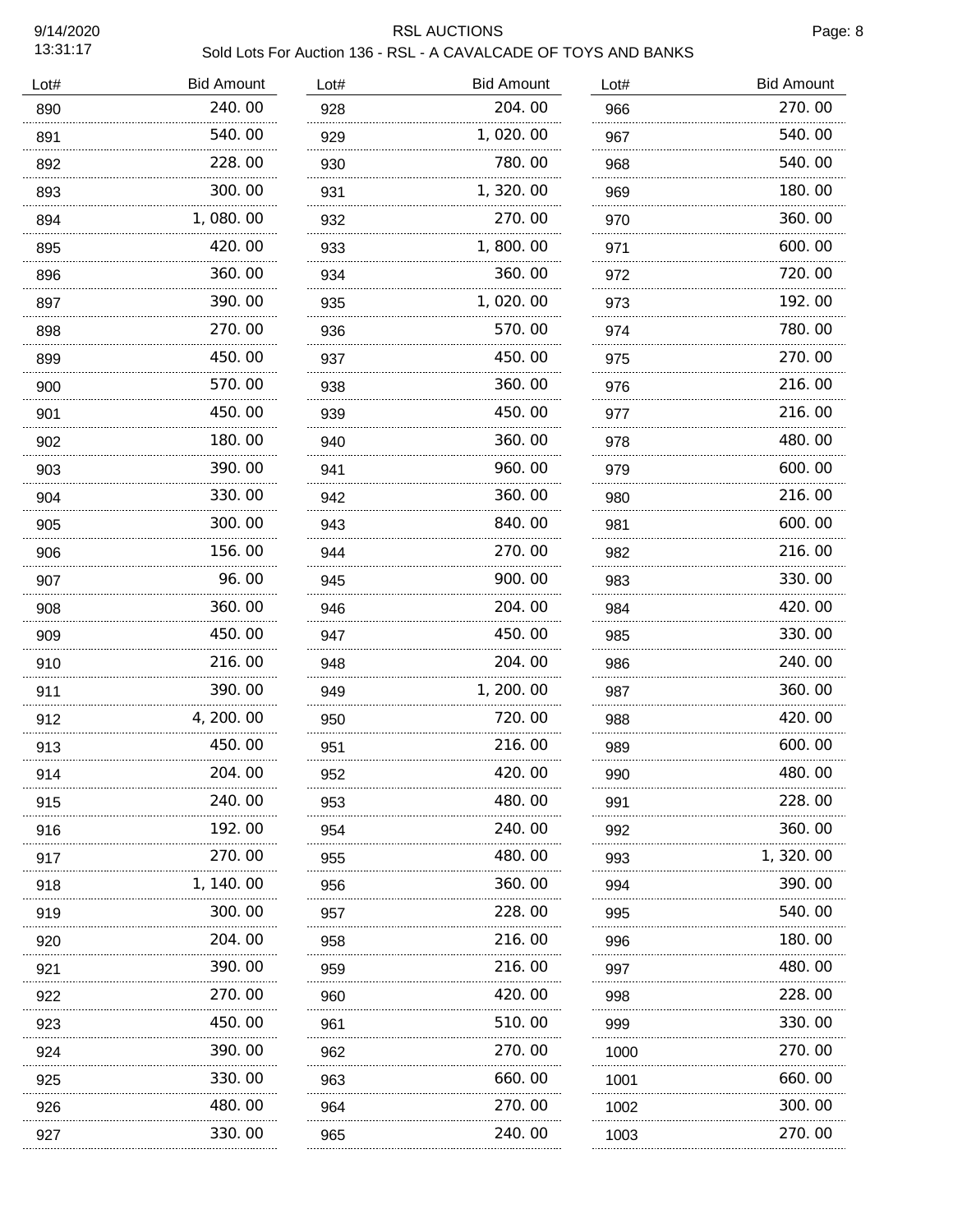## RSL AUCTIONS Page: 9

| Lot# | <b>Bid Amount</b> | Lot# | <b>Bid Amount</b> | Lot# | <b>Bid Amount</b> |
|------|-------------------|------|-------------------|------|-------------------|
| 1004 | 330.00            | 1042 | 720.00            | 1080 | 390.00            |
| 1005 | 300.00            | 1043 | 540.00            | 1081 | 156.00            |
| 1006 | 216.00            | 1044 | 360.00            | 1082 | 600.00            |
| 1007 | 360.00            | 1045 | 156.00            | 1083 | 1, 140.00         |
| 1008 | 780.00            | 1046 | 780.00            | 1084 | 390.00            |
| 1009 | 840.00            | 1047 | 510.00            | 1085 | 204.00            |
| 1010 | 2, 160.00         | 1048 | 1,680.00          | 1086 | 300.00            |
| 1011 | 1,320.00          | 1049 | 360.00            | 1087 | 96.00             |
| 1012 | 204. 00           | 1050 | 270.00            | 1088 | 390.00            |
| 1013 | 240.00            | 1051 | 204.00            | 1089 | 228.00            |
| 1014 | 480.00            | 1052 | 204.00            | 1090 | 390.00            |
| 1015 | 450.00            | 1053 | 180.00            | 1091 | 360.00            |
| 1016 | 240.00            | 1054 | 390.00            | 1092 | 360.00            |
| 1017 | 180.00            | 1055 | 420.00            | 1093 | 216.00            |
| 1018 | 168.00            | 1056 | 270.00            | 1094 | 156.00            |
| 1019 | 120.00            | 1057 | 216.00            | 1095 | 204.00            |
| 1020 | 270.00            | 1058 | 780.00            | 1096 | 300.00            |
| 1021 | 600.00            | 1059 | 330.00            | 1097 | 144.00            |
| 1022 | 450. 00           | 1060 | 228.00            | 1098 | 390. 00           |
| 1023 | 330.00            | 1061 | 180.00            | 1099 | 510.00            |
| 1024 | 660.00            | 1062 | 450.00            | 1100 | 132.00            |
| 1025 | 216.00            | 1063 | 660.00            | 1101 | 120.00            |
| 1026 | 228.00            | 1064 | 300.00            | 1102 | 144.00            |
| 1027 | 168.00            | 1065 | 270.00            | 1103 | 570.00            |
| 1028 | 216.00<br>.       | 1066 | 300.00            | 1104 | 540.00            |
| 1029 | 300. 00           | 1067 | 216.00            | 1105 | 510.00            |
| 1030 | 216. 00           | 1068 | 540. 00           | 1106 | 390. 00           |
| 1031 | 330. 00           | 1069 | 330.00            | 1107 | 228.00            |
| 1032 | 450. 00           | 1070 | 540.00            | 1108 | 180.00            |
| 1033 | 270.00            | 1071 | 330.00            | 1109 | 168.00            |
| 1034 | 390. 00           | 1072 | 390.00            | 1110 | 216. 00           |
| 1035 | 180.00            | 1073 | 570.00            | 1111 | 330.00            |
| 1036 | 300. 00           | 1074 | 228.00            | 1112 | 156.00            |
| 1037 | 390. 00           | 1075 | 216.00            | 1113 | 390. 00           |
| 1038 | 300. 00           | 1076 | 270.00            | 1114 | 510.00            |
| 1039 | 1, 020. 00        | 1077 | 390.00            | 1115 | 1, 140. 00        |
| 1040 | 168.00            | 1078 | 480.00            | 1116 | 300. 00           |
| 1041 | 300.00            | 1079 | 192.00            | 1117 | 1, 440.00         |